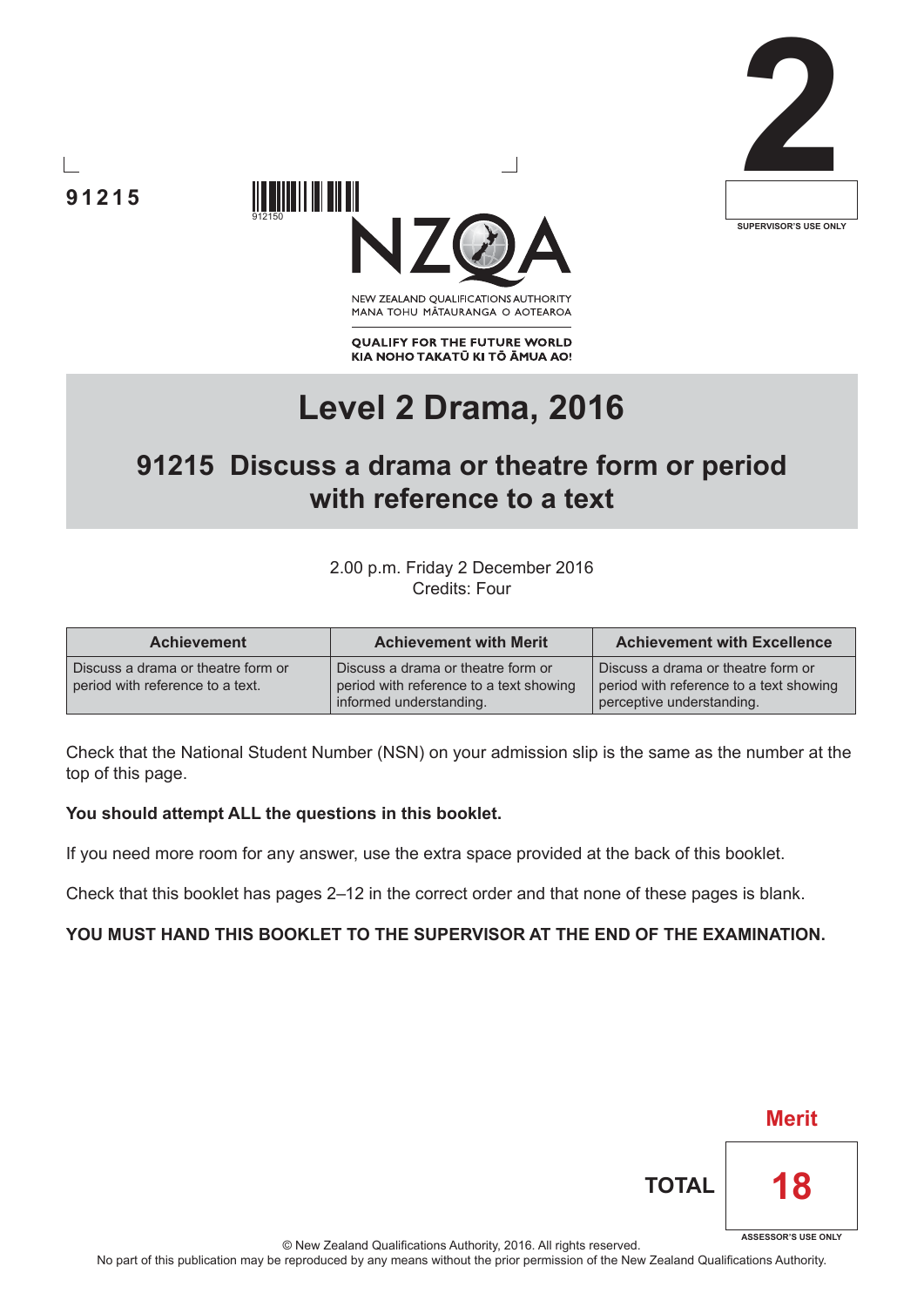

This is because Brecht conted to acreate astypite of performance that was non computed the stick the vanted the and enterto know that this perforance is a play this to the character and specific story sund page erret Because of this teaudionce realise that this play's put on for a reason offerto protest challange our ingrained vays of thinking so be can questionte<br>society velove in and noute ideas in the play are ABEVE tevent to us. Daning the Cacasiun cholis circle the light ing used is Bright on the light. It does not change based on the entironment. Porexample at testart of teplay tere is a fire, Instead of MULTIC VEU II: YNT TO SHOU O n UTrulist: C FIVE TO HOU II: ST C FIVE TO HOU II: ST C FIVE TO HOU IST . C FIVE TO HOU IST . ST . LET could consider: the availability of materials, and/or the fashions of the time how the use of the technology was innovative the relationship between the actors and the audience //i:ghting influenced the relationship between the adors and the audience. This is because it acted in a bay of breaking the forth vall, This is because te audience vere abie to see everythipy on stage and have an und erstanding that the they are watching a play. The dudience are able to you understanding that effor the characters on staye are only actors on look As and chic members ve need to torse understand unat stayed actors arctryingto fell us so we can reconise it inoursociety In the coulas an chalk circle, we are streat that able to question the idea of ounership in Our SOC. et y be not in the play itself. la JERNAHAB Grash

ASSESSOR'S<br>USE ONLY stops the andience From becoming emotionally attached TREACEBASKIP  $\bigoplus_{i=1}^n \bigoplus_{i=1}^n \bigoplus_{i=1}^n \bigoplus_{i=1}^n \bigoplus_{i=1}^n \bigoplus_{i=1}^n \bigoplus_{i=1}^n \bigoplus_{i=1}^n \bigoplus_{i=1}^n \bigoplus_{i=1}^n \bigoplus_{i=1}^n \bigoplus_{i=1}^n \bigoplus_{i=1}^n \bigoplus_{i=1}^n \bigoplus_{i=1}^n \bigoplus_{i=1}^n \bigoplus_{i=1}^n \bigoplus_{i=1}^n \bigoplus_{i=1}^n \bigoplus_{i=1}^n$  $M\in$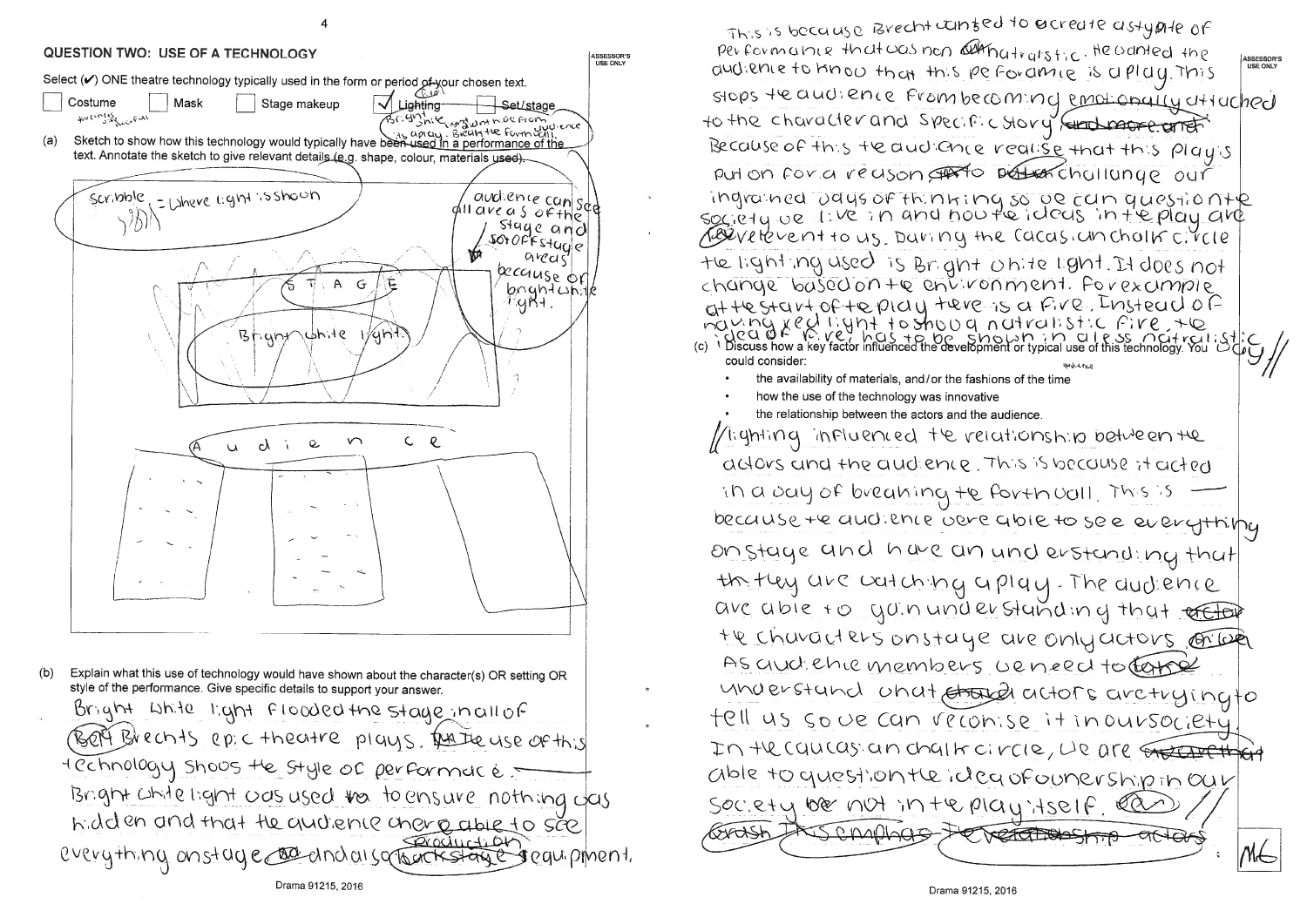QUESTION THREE: THE PURPOSE OF THE FORM OR PERIOD **ASSESSOR**  $(c)$ **USE ONLY** Describe a key purpose of the form or period you studied. The kicy purpose of pacthecture is to impover the Spectators store spectation Epictheatre puts a point cal VIRO On common issues in society unich forces He spectators (audience) to groesti une qui consider te relevant te ideas in the playake intere Society. These Epictheatre vants to make what is strange seem Familar by helping audience realise that things we take for grantage are  $G+conv(2, Th)$ ,  $S$  help  $S$  was impover  $S$  pector or  $S+O$ not follow the sect ul 'norms' and to Stand up and make change // Examples of conventions used in theatre forms and periods include: ehorus, soliloquy, exaggerated action, stock characters, and breaking the fourth wall. Explain how a convention would have been used to communicate this key purpose of the form or period to the audience. Give specific details from your chosen text to support your answer. Parearing the forth oall is used to communicate the purpose of epictheatre. Breaking the forth insures the audience knows they are catch in q a pialy Therefore, the and ence donot gan an emotionally attuchement to techaracters onstaye, This means audience members can focus on the strength

 $(a)$ 

by my

 $(b)$ 

messaye from the story father than the character temself. The Colorenting es of the Porth valles wits in anationephent unch s distancing the Ouchence Programs changelers from the play itsplit so they canthing about the overall purpose unich: I 'Sirange' to tem Anexample Of the Englished tion effect is when Grusha liestosmon and SUYSTINE child is hers. Then However, the sing iner Who are the narration of the one who tells simply and

Discuss how the purpose of the form or period was influenced by its historical, social or political context. You could consider:

- events that the playwright or creator(s) had experienced
- social or cultural values of the time
- laws, or religious or social customs of the time that dictated what could be shown in performance.

during covid var 2. He had Flied Ochshomeland germany because political purpose of his playsoere not accepted at tetime as It, they had taken over. Brecht did not like the society that UCUS becoming from vould your 2 sq fillocuted to inspire to make change. Mars is so then society untchectte playtey could take amessaye away From: +. Justice ous not being served during the time the pa caucasian challer circle occupating with en. served in the play caucasianchalk circle + obe served that there society. @NHe wanted te corrette stronger Exandimpouved Reom worta uar 2, not weaker ていふ <del>for po</del>x the past of <del>EOT LA TOETAT</del> Dr<u>ama 912<del>15. 2(</del></u>

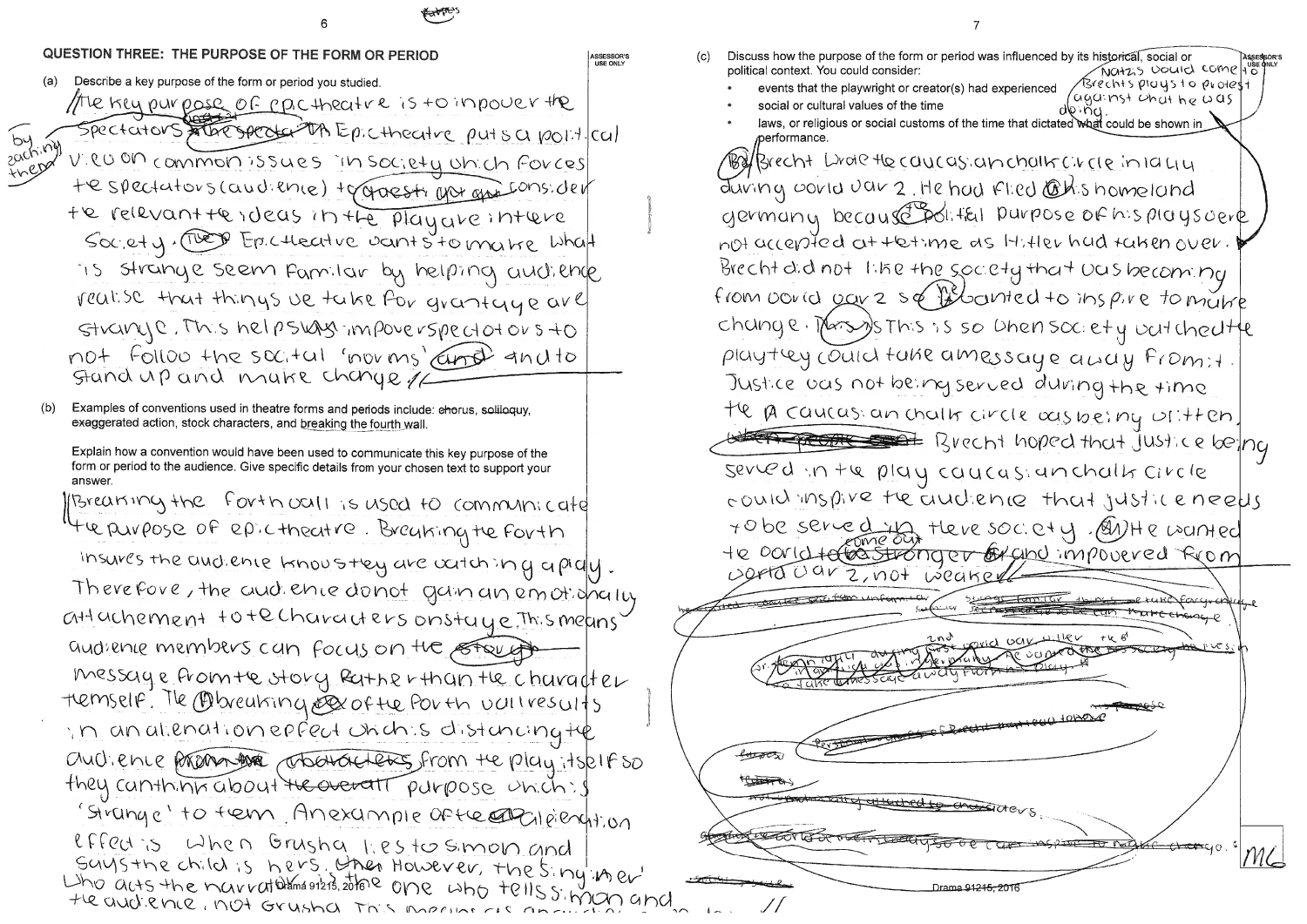